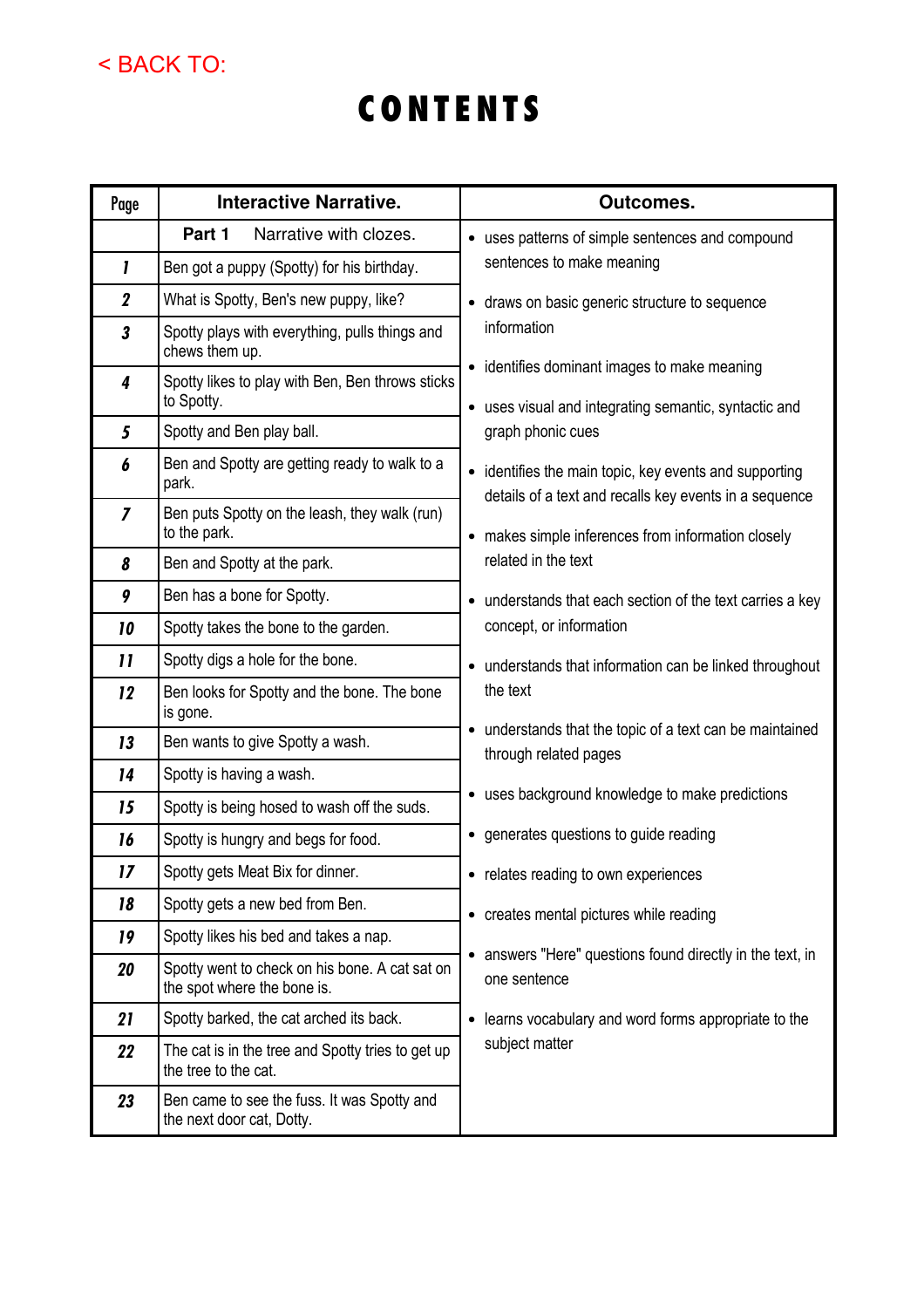| Page     | <b>Activities.</b>                                                                                              | <b>Outcomes.</b>                                                                                                   |
|----------|-----------------------------------------------------------------------------------------------------------------|--------------------------------------------------------------------------------------------------------------------|
|          | Part 2<br>Worksheets that integrate grammar,<br>word study, comprehension and writing.                          | interprets and constructs simply structured brief<br>$\bullet$<br>texts                                            |
| 24       | Connect the key words (nouns) with the pictures.                                                                | constructs simple sentences using a small range of                                                                 |
| 25       | What can Spotty do? Make up sentences using<br>words (verbs) from the list.                                     | topic related words<br>links ideas using modelled sentence structures<br>$\bullet$                                 |
| 26<br>27 | Join the clauses with the pictures.<br>Write sentences using the clauses.                                       | chooses words according to the topic of the text<br>٠                                                              |
| 28       | Spotty is Fill in the missing words (adverbs).                                                                  | • understands that there are patterns to put words                                                                 |
| 29       | What is Spotty like - Fill in the missing words<br>(adjectives).                                                | together to form a sentence                                                                                        |
| 30       | Fill in missing words to give each sentence a<br>meaning.                                                       | makes simple inferences from information that is<br>$\bullet$<br>closely related to the text                       |
| 31       | Write a story: Spotty hides his bone.<br>Use words from the word list.                                          | • uses graphophonic cues including long vowels,<br>consonant blends and diagraphs and visual letter                |
| 32       | Describe how to care for a dog.<br>Use words from the word list.                                                | patterns                                                                                                           |
| 33       | Describe Spotty. Fill in the words from the word<br>list.                                                       | uses vocabulary and word forms appropriate to the<br>subject matter                                                |
| 34       | Spotty loves to play. Fill in the words found in the<br>word search.                                            | uses simple sentences, accurately punctuated, and<br>$\bullet$<br>some compound sentences                          |
| 35       | Spotty has a bone. Fill in the words found in the<br>word search.                                               | presents information in a different form<br>$\bullet$                                                              |
| 36       | Spotty hides his bone. Fill in the words from the<br>list.                                                      | • monitors the use of words to satisfy the meaning of<br>the text                                                  |
| 37       | Spotty gets a wash. Fill in the words from the<br>word list.                                                    | • changes the words if the constructed sentence does                                                               |
| 38       | Write a story about Spotty and Dotty. Use the<br>words from the list to create a story.                         | not make sense                                                                                                     |
| 39       | What is a dog. Part A.<br>Find and circle the words from the word list.                                         | • uses short noun and verb groups related to the topic<br>links ideas using repeated or related words<br>$\bullet$ |
| 40       | What is a dog. Part B. Use the list words to fill in<br>the missing words. Words are organised<br>sequentially. | • can cope with hidden questions, looking for an<br>answer anywhere in the text                                    |
| 42       | What is a dog. Part C. Use the list words to fill in<br>the missing words. Words are organised<br>randomly.     | • develops the ability to write and shape texts<br>effectively                                                     |
| 43, 44   | Answers for pages 33, 34, 35, 36, 37, 41.                                                                       |                                                                                                                    |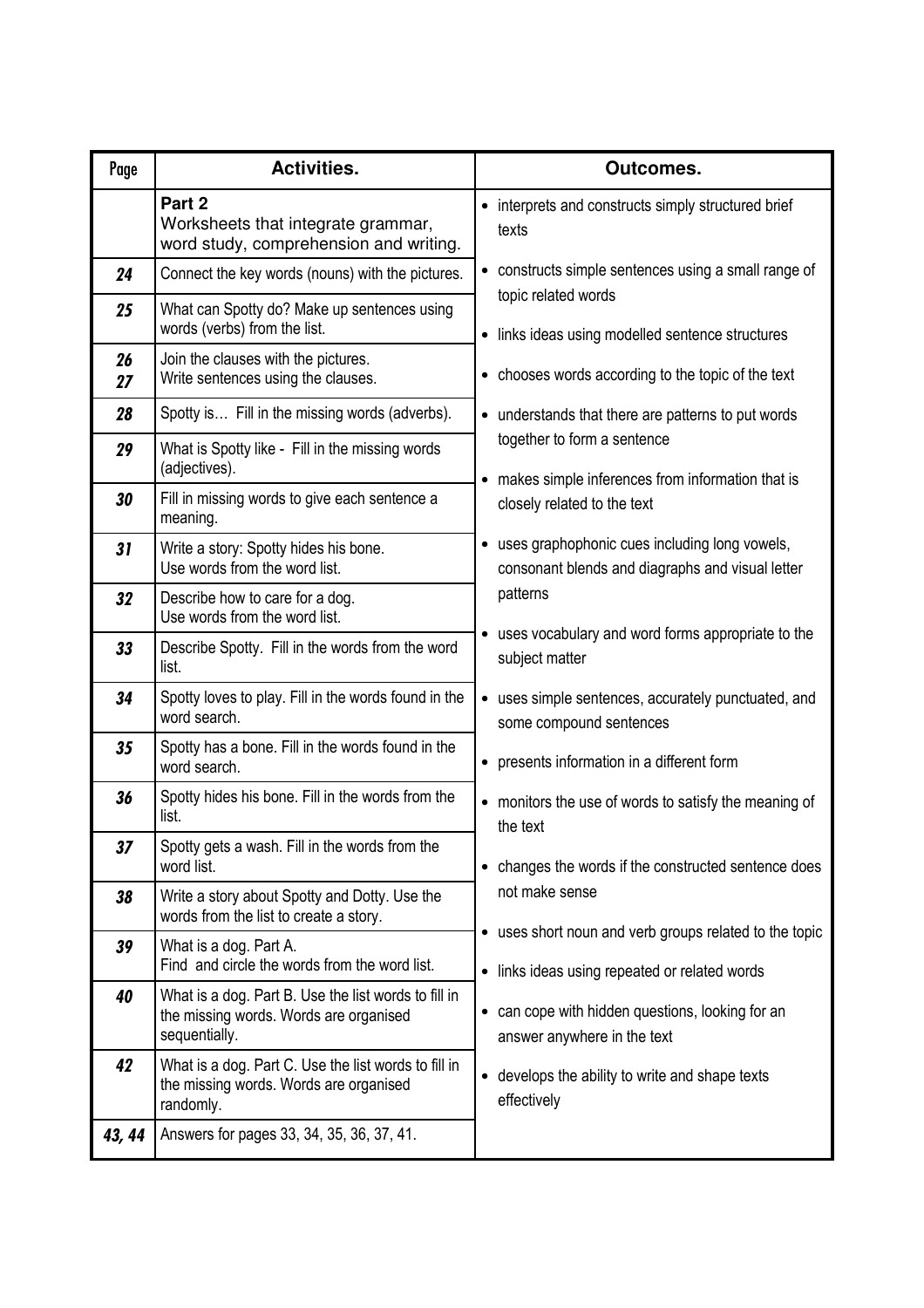| Ben has a new puppy.<br>He got it from his mum<br>،رح <sub>٧</sub><br>for his birthday.<br>Ben is very happy.<br>Ben wanted a dog for a long time,<br>but did not get one<br>and now he has Spotty. |
|-----------------------------------------------------------------------------------------------------------------------------------------------------------------------------------------------------|
|                                                                                                                                                                                                     |
|                                                                                                                                                                                                     |
| He got it from $\_\_\_\_\_\_\_\_\_\_\_\_\_\_\_\_\_\_\_$                                                                                                                                             |
| for his $\_\_$ .                                                                                                                                                                                    |
| Ben is very ___________ .                                                                                                                                                                           |
| Ben wanted a dog for a $\rule{1em}{0.15mm} \vspace{1em}$                                                                                                                                            |
| and now he has                                                                                                                                                                                      |

Look at the sentences with the missing words. Find each sentence in the above text, circle the missing words needed to be filled in. Write the missing words in each sentence.

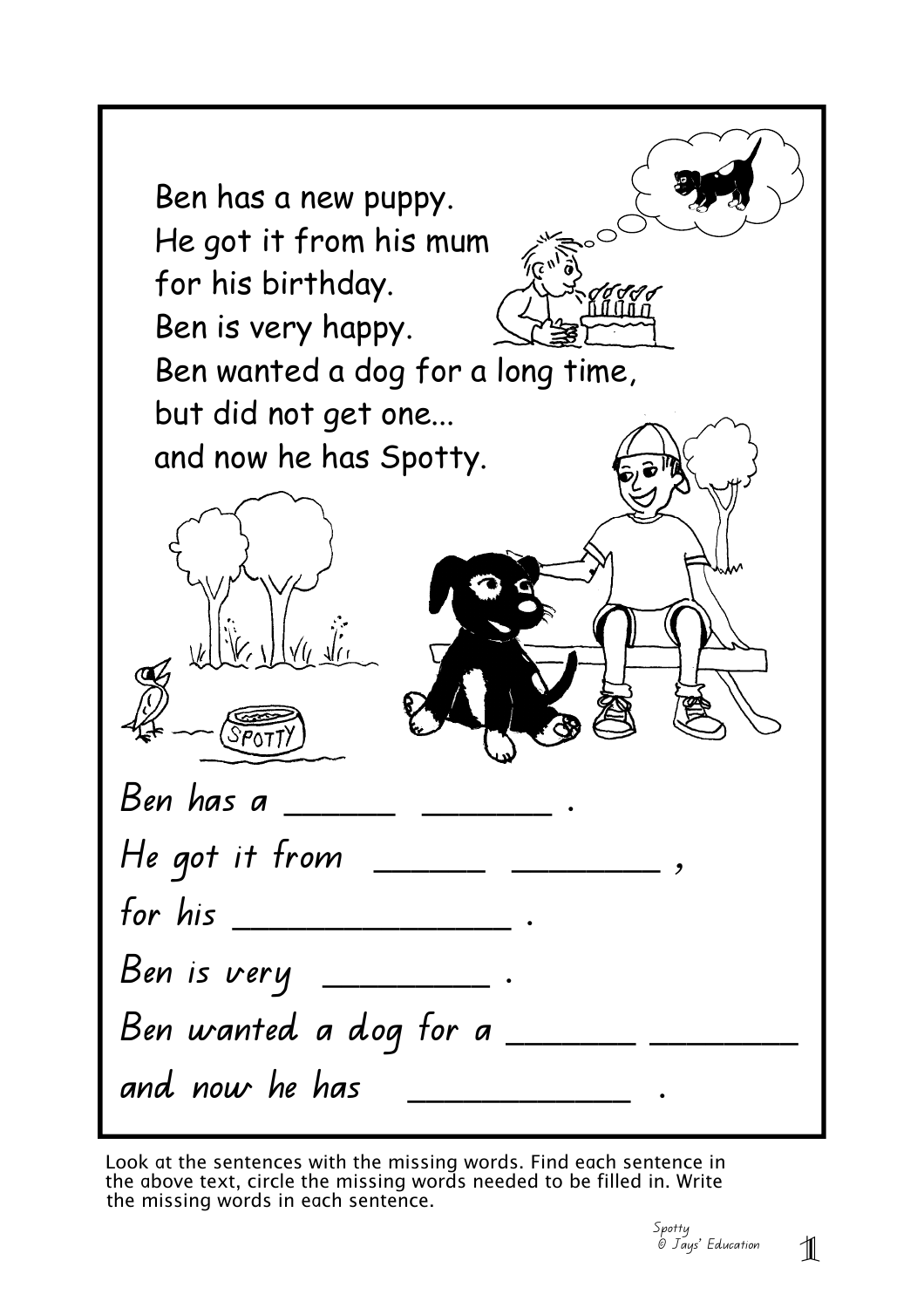| Spotty digs and digs.<br>The hole is getting bigger.<br>Spotty stops digging.<br>He looks around, gets the bone<br>and drops it in the hole. |  |  |
|----------------------------------------------------------------------------------------------------------------------------------------------|--|--|
|                                                                                                                                              |  |  |
|                                                                                                                                              |  |  |
|                                                                                                                                              |  |  |
|                                                                                                                                              |  |  |
|                                                                                                                                              |  |  |
| $\stackrel{1}{\mathcal{M}}$                                                                                                                  |  |  |
| ${\scriptstyle{\mathcal{S}}$ potty _______________ and ______________.                                                                       |  |  |
| The hole is $\_\_$                                                                                                                           |  |  |
| $ $ Spotty ____________ digging $\, .$                                                                                                       |  |  |
| He looks ___________ , gets the _______                                                                                                      |  |  |
| and ____________ it in the ____________________.                                                                                             |  |  |

Look at the sentences with the missing words. Find each sentence in the above text, circle the missing words needed to be filled in. Write the missing words in each sentence.

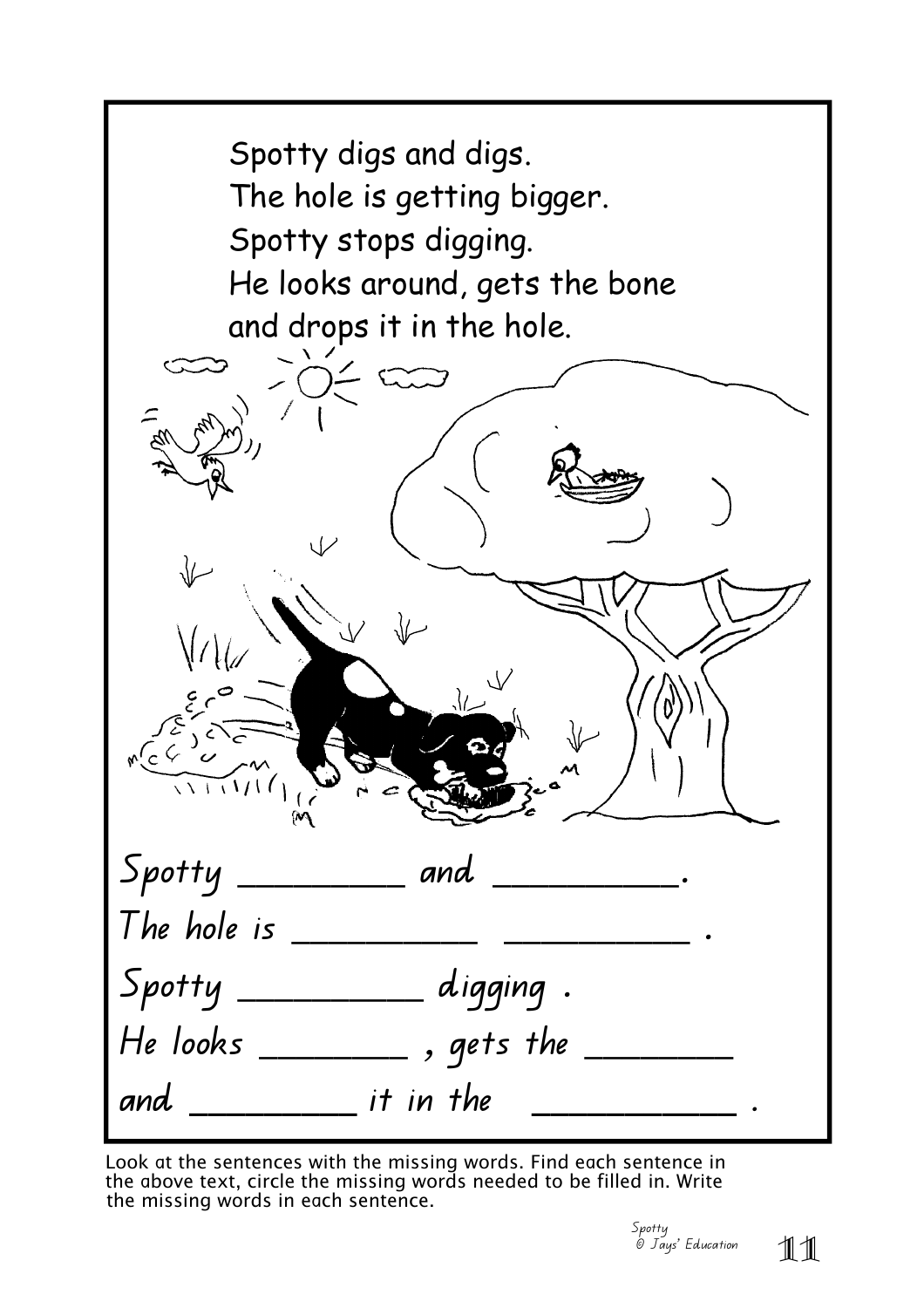

Read the clauses and join them with the pictures. Write the sentences using the clauses.